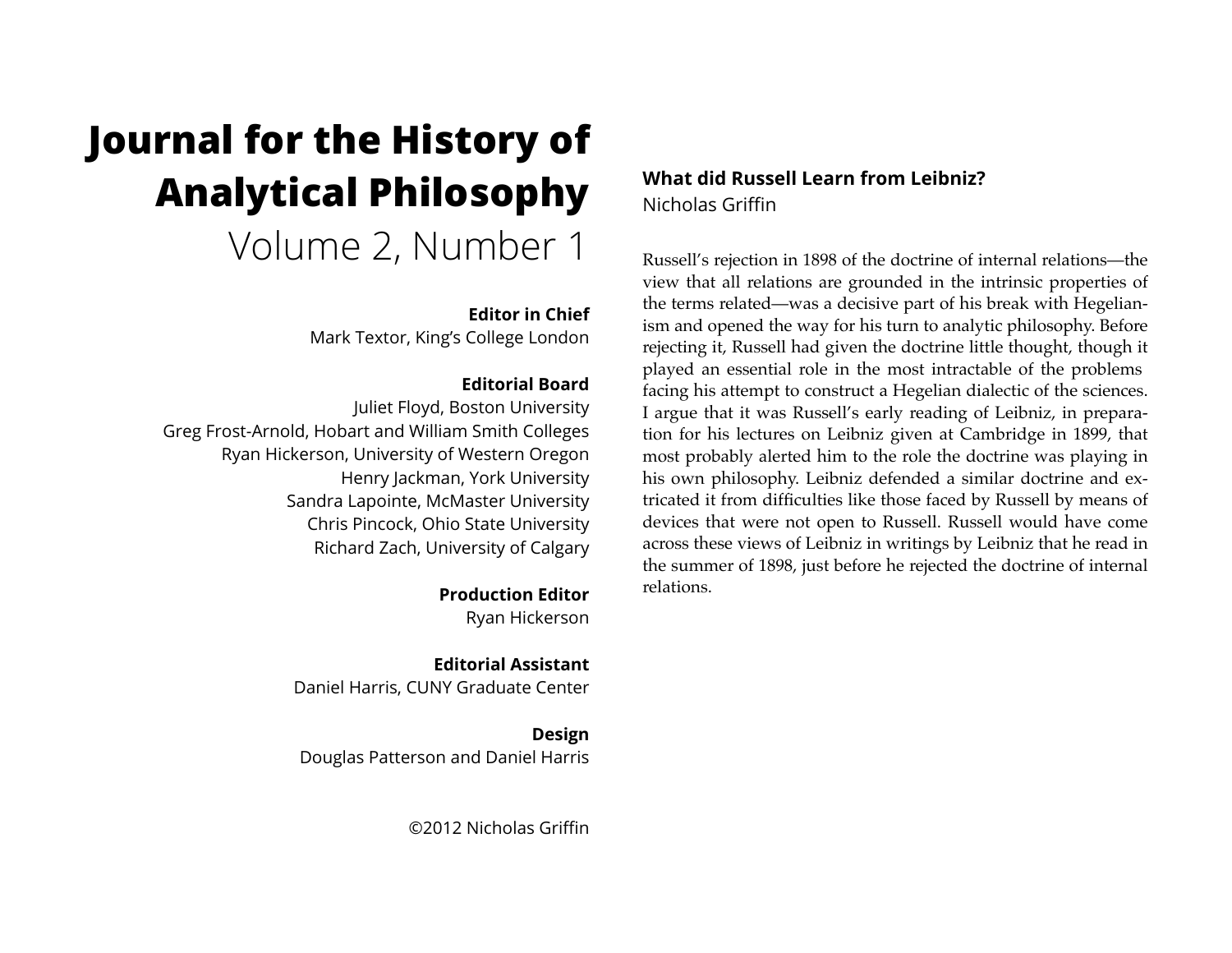### **What did Russell Learn from Leibniz?**

#### Nicholas Griffin

The lectures on Leibniz which Russell gave at Cambridge during Lent Term 1899 and published the following year as *A Critical Exposition of the Philosophy of Leibniz* had a remarkable influence on Leibniz scholarship, where for better or worse they set much of the agenda for the next fifty years and beyond. But what influence did Russell's study of Leibniz have on the development of Russell's own philosophy?

In *My Philosophical Development* Russell said that it was as a result of working on Leibniz that he 'first realized the importance of the question of relations' (Russell 1959, p. 61). But what exactly did he mean by 'the question of relations'? He could not have meant that he discovered the philosophical importance of relations from studying Leibniz, for Russell's first philosophical book, *An Essay on the Foundations of Geometry* (1897), propounds a relational theory of space, and his recognition of the importance of relations in mathematics had been growing steadily since then. By mid-1898, which was when he started preparatory reading for his lectures on Leibniz, he had come to hold that relations were central to the whole of mathematics.

In fact, 1898 was a very important year in Russell's study of relations. Having recognized their importance, Russell began to study their formal properties. In *An Analysis of Mathematical Reasoning*, a work written between April and July 1898 (Russell 1989a, p. 155), Russell for the first time distinguished between symmetrical, transitive, and reflexive relations, although he does not use these terms in quite their modern senses (Russell 1989c, p. 191)[.1](#page-8-0) But the classification of relations was only part of the advance Russell made in his understanding of relations in 1898. To appreciate the role relations played in the development of Russell's philosophy, we need to look more broadly at Russell's philosophical position at the time he started work on Leibniz.

Since 1895 Russell's main philosophical endeavour had been to construct a neo-Hegelian encyclopedia of the sciences, starting with the more abstract of the special sciences and moving, via a series of dialectical supersessions, to an all-encompassing metaphysical science of the Absolute. Each special science, Russell held, attempted to create as full a picture of the world as possible from the limited set of concepts in its repertoire. But this attempt, he thought, ended inevitably in contradictions which could only be removed by adding concepts to those which constituted the original science, thereby transiting to a new science less abstract than the one which preceded it. The task of the philosopher was to establish the basic concepts and principles involved in each science, identify the contradictions to which it gave rise, and to show how they could be eliminated by the addition of new concepts which resulted in the next science in the dialectic.

The contradictions which Russell found in the special sciences were of various types, but one, which by 1898 he had come to call the contradiction of relativity (Russell 1989c, p. 166), proved to be both especially prevalent and especially troubling. The contradiction of relativity appeared first in geometry as the 'antinomy of the point', namely that, while every point is distinct from every other, all are exactly alike (Russell 1956, p. 188). By the following year, the contradiction had turned up in kinematics, dynamics, and 'almost, if not quite, universally' in pure mathematics (Russell 1989c, p. 166). In all forms it arose, where, as Russell put it in 1897 with a nice Hegelian flourish, we have 'a conception of difference without a difference of conception' (Russell 1989b, p. 81). What he means is that we conceive of there being different points or other types of mathematical entities, such as quantities, (i.e., we have a conception of their being different), though all of them fall under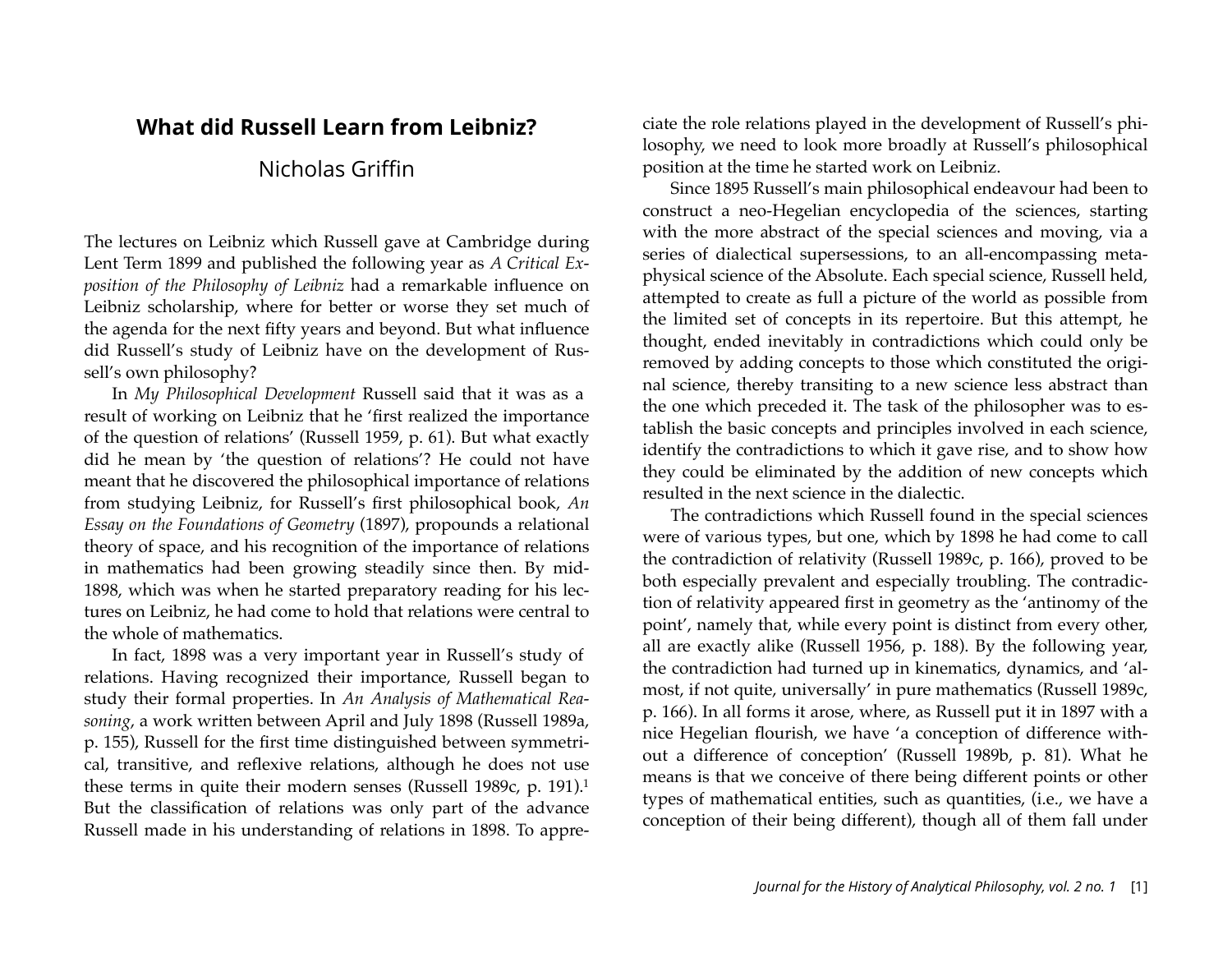exactly the same concepts (there is no difference of conception to individuate them), since all individual differences between them have been abstracted out in order to create the abstract science in question. In so far as pure mathematics deals with quantity, it is with abstract quantity, not with this or that concrete quantity.

As a neo-Hegelian, Russell took the contradiction of relativity to show the perils of abstraction, rather than the failings of the dialectic. The solution for each version of the contradiction was to build a new science on the basis of the old by adding new concepts which would enable the diverse but indiscernible elements of the original science to be distinguished in the new. The procedure was always to provide the missing difference of conception by means of a dialectical supersession to a new, less abstract science. Thus geometry was to be superseded by a Boscovichian kinematics in which different spatial points were to be distinguished by the material point-atoms which occupied them. But kinematic point-atoms merely reproduced the problems of geometrical points: each, in itself, was exactly like all the others, a bare centre of converging or diverging motion. Accordingly, in the next step of concretization, Russell endowed them with forces, thereby transiting to dynamics. But this also was no more than a stop-gap, for force itself was a relative concept, identifiable only by the relative motion of matter, and thus its addition had still not produced the ultimate differences of conception that Russell's system required. As a neo-Hegelian, of course, Russell was an idealist and thus did not expect that a purely material world would pass muster metaphysically. The final stage of the dialectic was to be a transition to psychology, in which dynamical point-atoms, were to be replaced by monads. This left him with what would seem to be the considerable difficulty of deriving the laws of physics from the psychology of monads. Of how this was to be accomplished Russell left few clues, since he abandoned the dialectic before the transition to psychology was seriously tackled.

The situation I've described was essentially what Russell had arrived at by the time he started his work on Leibniz, with one important addition: in Russell (1989c, pp. 225–6) he provided a general argument, derived from his new classification of relations, to show that the contradiction of relativity would appear wherever asymmetrical relations were involved. Since he held that such relations 'pervade almost the whole of mathematics', he concluded, that the 'fundamental importance of this contradiction to Mathematics is thus at once proved and accounted for' (Russell 1989c, p. 226).

Except, we might protest, that it is not clear why a conception of difference without a difference of conception is a contradiction at all, for surely two items may be exactly alike as far as their intrinsic properties are concerned and yet be easily distinguished by their differing relations. Russell, however, was precluded from taking this line by his hitherto unquestioned neo-Hegelian view that all relations were internal, that is, they were all in some way grounded in the intrinsic properties of their terms. The doctrine of internal relations makes it clear why it was asymmetrical relations that gave rise to the contradiction of relativity. If all relations are grounded in the intrinsic properties of their terms and *R* is an asymmetrical relation holding between *a* and *b*, then *a* and *b* must have different intrinsic properties. For whatever it is about the nature of *a* that grounds its relation *R* to *b*, *b* must have a different nature for *b* neither has the relation *R* to *a* nor to itself. According to the doctrine of internal relations, asymmetrical relations are impossible for objects which do not differ in intrinsic properties. And yet for the mathematical sciences, as Russell had increasingly been discovering, they are essential. It is the doctrine of internal relations which makes the contradiction of relativity a genuine contradiction.

Up to this point, Russell had not only not discussed the doctrine of internal relations, he had neither stated nor even identified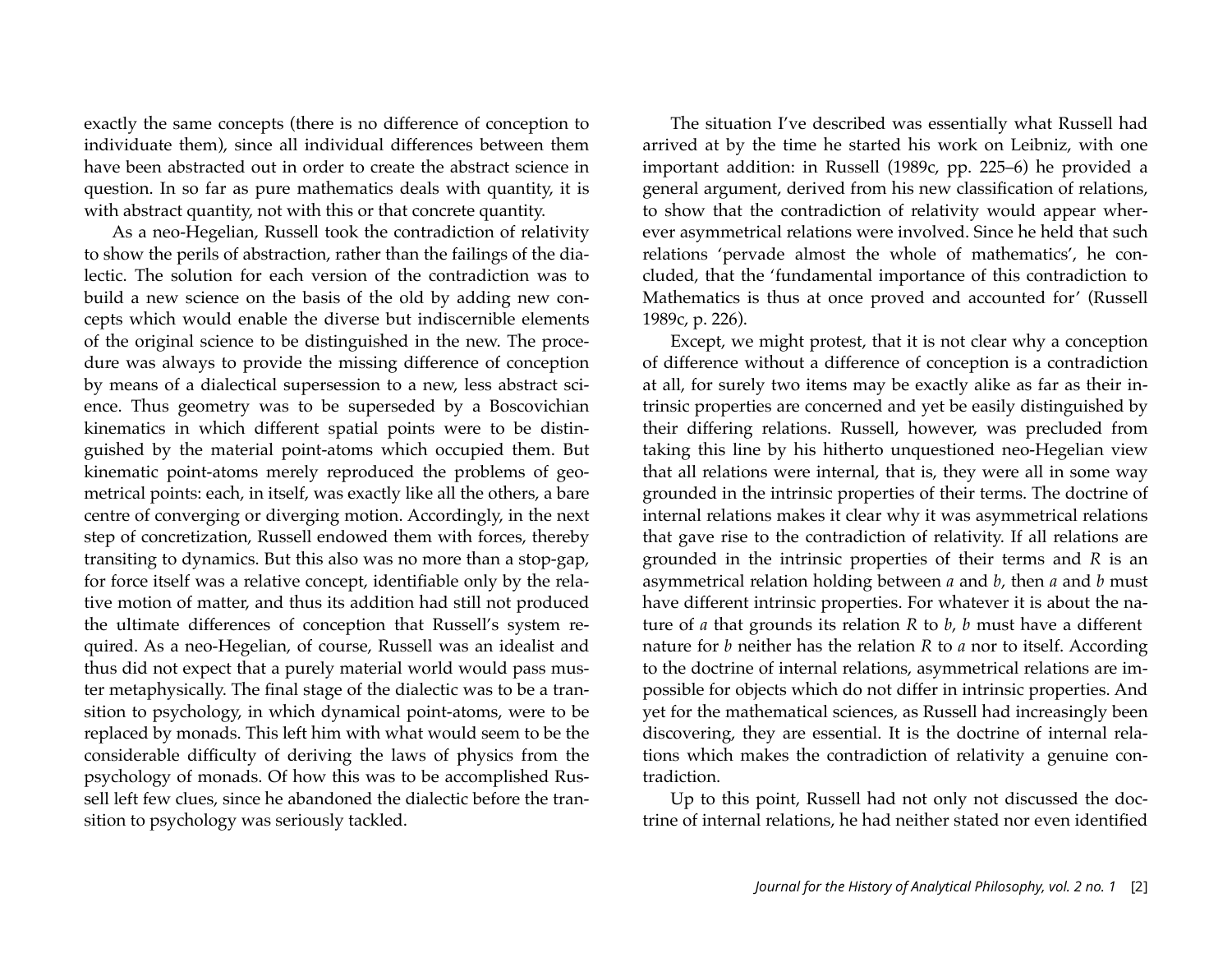it. It is simply taken for granted, an unrecognized assumption at the centre of his philosophy. Indeed, the doctrine is stated only after it is rejected. It is explicitly stated<sup>[2](#page-8-1)</sup> in 'The Classification of Relations' (Russell 1989a, pp. 138–46), a paper which was read to the Cambridge Moral Sciences Club on 27 January 1899, just after his lectures on Leibniz had started. There, Russell does not provide an argument against it, but his grounds for rejecting it can be found in parts of the typescript of the *Analysis of Mathematical Reasoning* (AMR) which he incorporated into the 1899–1900 draft of *The Principles of Mathematics*. They are, rather surprisingly, precisely that, in the case of asymmetrical relations, the doctrine of internal relations leads to the contradiction of relativity. In fact, he takes the very two pages from the AMR typescript on which he had presented the argument which showed that the contradiction was endemic in mathematics and simply changed the conclusion. Instead of a *modus ponens* argument from the doctrine of internal relations as unstated premiss to the contradiction of relativity as conclusion, he gives a *modus tollens* argument refuting the doctrine of internal relations because it entails the contradiction of relativity.[3](#page-8-2) It is hard to over-estimate the importance of this move, for it constituted an important, indeed perhaps the decisive, part of Russell's break from neo-Hegelianism, the one true revolution, he said, in his philosophical development (Russell 1959, p. 11).[4](#page-8-3)

We do not know precisely when this change took place. Rus-sell subsequently said that he broke with neo-Hegelianism in 1898<sup>[5](#page-8-4)</sup> and this, I think, must include his seeing that rejecting internal relations would eliminate the contradiction of relativity — though not necessarily, of course, to his rewriting the passage from the AMR typescript. So the change came sometime between his finishing AMR in July 1898 and the end of the year. What I suggest is that it may well have come about as a result of his study of Leibniz. In previously writing on this topic (Griffin 1991 pp. 341–6) I had assumed that the chronology ruled this out. But this now

seems far less likely.[6](#page-8-5)

It seems likely that Russell accepted the invitation to lecture on Leibniz in the early summer of 1898, for the reading list he kept during the 1890s (Russell 1983, Appdx. 1) records him reading Langley's recent translation of the *Nouveaux essais* (Leibniz 1896) in June 1898, a work which otherwise he would have had no reason to read at that time. Thereafter, Leibniz works begin to appear regularly but not frequently in his reading list for the next nine months. The next works to appear are two recent English translations of selections of Leibniz's writings: Duncan's *The Philosophical Works* (Leibniz 1890) and Latta's *Monadology and Other Writings* (Leibniz 1898), in August and October respectively. Russell's main source, however, was Gerhardt's seven-volume *Philosophischen Schriften* (Leibniz 1875–90), at that time the most extensive collection of Leibniz material available in print, a copy of which Russell acquired in December 1898. It appears in the reading list for February 1899, which was presumably when Russell finished reading it. Russell's copy of Gerhardt's *Philosophische Schriften* survives in his library<sup>7</sup> and is quite extensively marked up, indicating that Russell read the entire work (or very nearly). A study of his marginalia strongly suggests that he read Gerhardt's volumes systematically, starting with volume 1.

In the preface to his book on Leibniz Russell said that, prior to giving his lectures, he had felt that Leibniz's *Monadology* was 'a kind of fantastic fairy tale, coherent perhaps, but wholly arbitrary', and that it was only when he read the correspondence with Arnauld and the *Discourse on Metaphysics* that 'a flood of light was thrown on all the inmost recesses of Leibniz's philosophical edifice' (Russell 1975, pp. xiii–xiv). The two crucial works Russell mentions are to be found in volumes 2 and 4 of Gerhardt respectively. And since he had only started reading Gerhardt in December, it seemed unlikely (though not impossible) that he would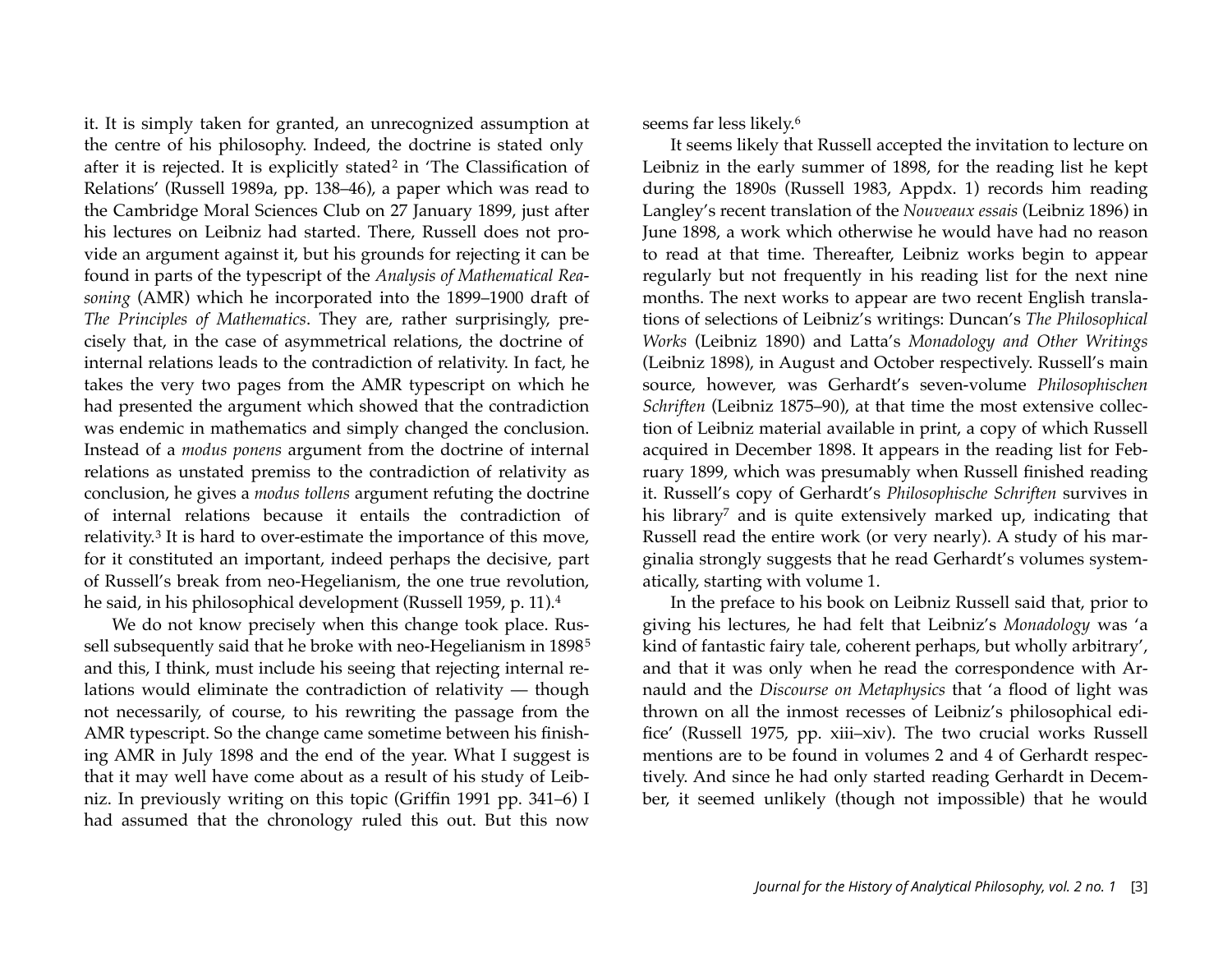have got all the way through volume 4 by the end of the year, but took another two months to finish the remaining three volumes. But this assumes that he could not have derived an important insight from Leibniz — an insight concerning Russell's own philosophy rather than Leibniz's — until after he had read the *Discourse* and the Arnauld correspondence. As a result of paying much closer attention to the Leibniz texts Russell read, and the order in which he read them, it now seems to me that he could have derived his crucial insight into the role that the doctrine of internal relations was playing in his own philosophy before he read either the Arnauld correspondence or the *Discourse on Metaphysics*. The insight he subsequently gained from reading those works concerned the role of the doctrine of internal relations in *Leibniz'*s philosophy, especially in underwriting Leibniz's so-called 'containment principle' as an account of truth, a theme which Russell very much emphasized in his book. The two points were closely related. It was because he maintained that all relations were internal — that, as he put it 'There is no denomination so extrinsic as not to have an intrinsic one for its foundation' (Leibniz 1[8](#page-8-7)75–90, ii, p. 240; Russell 1975, p. 205)<sup>8</sup> — that Leibniz was able to maintain his 'great principle' that the concept of an individual substance contains 'all its events and all its denominations, even those which are commonly called extrinsic' (Leibniz 1875–90, ii, p. 56 = Leibniz 1956, i, p. 517). But Russell would certainly have been able to identify the doctrine of internal relations in Leibniz before he realized the use to which Leibniz intended to put it. Moreover, he would have found the doctrine in Leibniz, and in a role very close to that which it played in his own philosophy, in work by Leibniz which we know he read in the summer of 1898.

One important passage can be found in Duncan's collection, where Leibniz criticizes Johann Christoph Sturm's view that motion consists simply in 'the successive existence of a thing in different places' (Leibniz 1890, p. 129) — a position, incidentally, which Russell himself defends in *The Principles of Mathematics*. Contrary to Sturm, Leibniz held that a moving body has, in addition to its successive positions, 'a tendency or effort to change its place' (Leibniz 1890, p. 129). Were this not the case, Leibniz argues, there would be no difference between the body in motion and the same body at rest (Leibniz 1890, p. 129). But then there would be no difference in bodies at all. Leibniz held that matter formed a plenum, with bodies occupying every portion of space, thus moving a body, *m*, from *a* to *b* would involve replacing the body, *m!*, congruent with *m*, which previously occupied *b*. But then the body replaced must be exactly like the body replacing it, for on Sturm's view the two are not distinguished by their tendencies to move, and 'there is no basis for a distinction [between bodies] in a plenum of mass uniform in itself other than that which concerns motion.<sup>'[9](#page-8-8)</sup> But if *m* and *m*<sup>*'*</sup> were exactly alike then God would have no reason for replacing one by the other and *m'*s move would violate the principle of sufficient reason (Leibniz 1890, pp. 129–30).

It is hard to miss the parallel between this problem which Leibniz finds in Sturm and Russell's contradiction of relativity. In both cases, the problem arises because of the need to postulate a plurality of objects which have no internal differences between them. If Sturm's view is to work, we need a conception of difference, m must be different from *m!* otherwise no motion would occur, without a difference of conception, since *m* and *m!* must be alike. Leibniz holds that this is impossible because of the principle of the identity of indiscernibles, which he derives from the principle of sufficient reason. There is no motion under these circumstances, for, given the identity of indiscernibles, to replace a body with one exactly like it is to replace it with itself. Russell's argument, as we've seen, was different, for it did not depend upon either the identity of indiscernibles or the principle of sufficient reason, but required rather that if m was to occupy b after *m!*, *m* and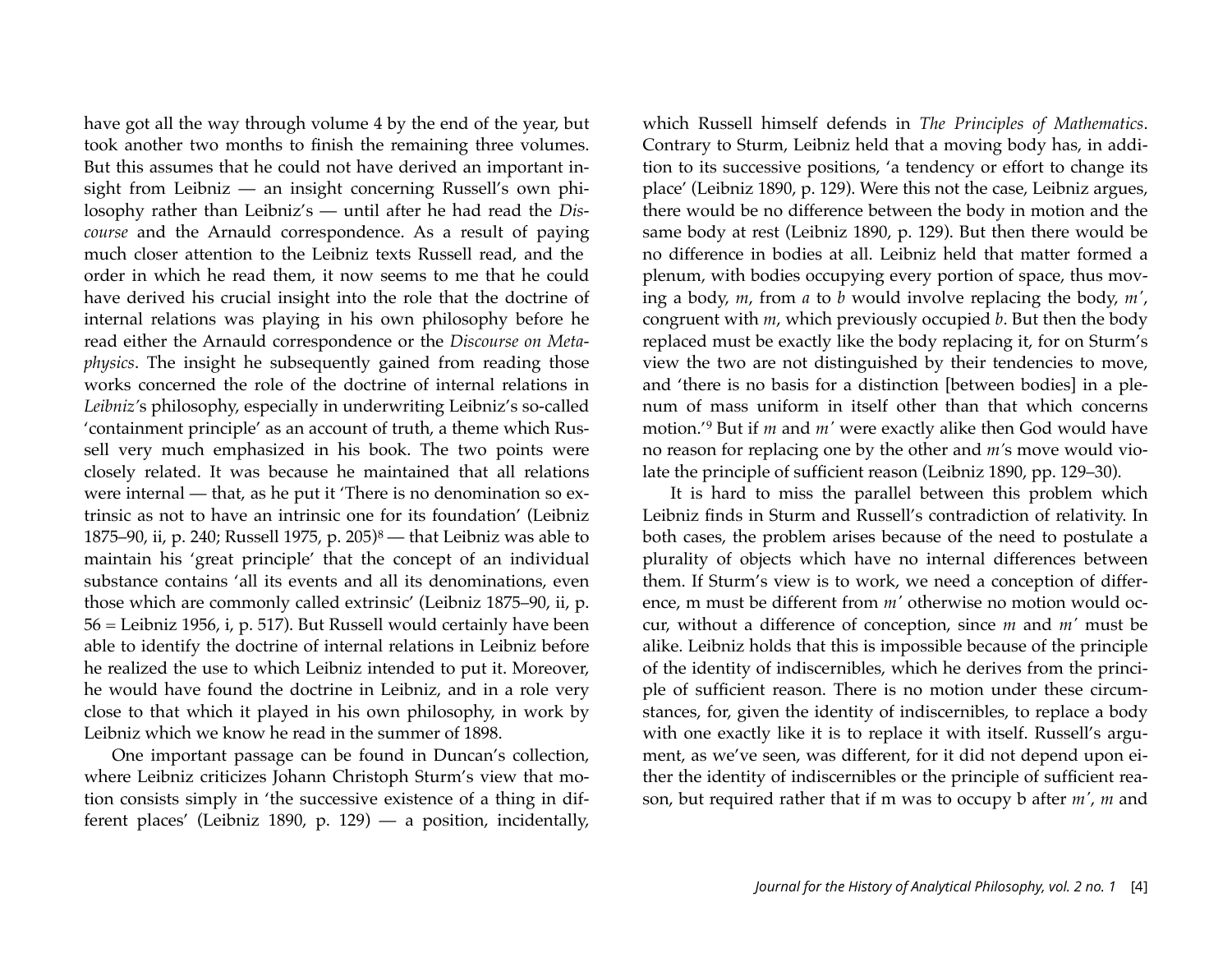*m!* must have different intrinsic properties on which their relation to one another could be grounded.

Just as Russell sought to distinguish kinematic atoms from one another by endowing them with differential forces, Leibniz sought to avoid the problem of motion by maintaining that a moving body has, besides its successive positions, 'a tendency or effort to change its place' (Leibniz 1890, p. 129). These tendencies or efforts (appetitions) served to distinguish one body from another, and thus make motion possible, not withstanding the identity of indiscernibles. As Leibniz notes elsewhere, each 'substantial thing ... must always differ from every other in respect of *intrinsic denominations'* (Leibniz 1981, II, i, 2).<sup>[10](#page-9-0)</sup> So the appetitions of bodies must be genuinely intrinsic denominations, for otherwise the moving substances would not be appropriately distinguished. Indeed, the account would be circular, for the appetitions would distinguish the bodies by reference to distinct positions (an extrinsic denomination), positions which, in a relational theory of space, could only be distinguished by reference to the different bodies which occupied them. This was, in fact, the fate of Russell's forces, since he could only distinguish the differing forces by means of the relative motions of bodies. But the best analogues in Russell's system for Leibniz's appetitions of bodies are not the forces Russell ascribes to atoms, but the psychological states he ascribes to monads. These are supposed to provide the basic distinction between entities on which the whole system depends.

Although Russell had little to say about this final step in his dialectic, he probably originally expected to arrive at something like the conclusion Leibniz did, namely that each monad can be distinguished from all others by its 'internal qualities and actions, which can be nothing else than its *perceptions* ... and its *appetitions* (that is, its tendencies to pass from one perception to another).['11](#page-9-1) By 1898, however, his hopes of reaching this conclusion must have begun to wear thin. The price of dealing with the contradiction of relativity was one Leibniz was happy to pay, namely to have each monad mirror the entire universe. But this was not a cost Russell was willing to bear. For one thing, it equipped the monads with an infinity of unconscious perceptions, an extravagance at which any scientific psychology might blanche. Moreover, if an infinity of monads each mirrored the Absolute in its entirety, how was this different from having an infinity of Absolutes? [12](#page-9-2) It would seem difficult to distinguish the Absolute from its infinitely many mirror-images. Ontological efficiency would suggest that one such object was enough, and, indeed, as Russell came to the end of his neo-Hegelian career he seemed to turn away from the monadism which had underlain his earlier work and towards a Bradleian monism. Moreover, as Bradley (1893 , p. 152) had famously said: the Absolute does not make eyes at itself in the mirror.

Since every monad mirrors the entire world, it follows that every monad has infinitely many intrinsic properties. Indeed, it is an important feature of Leibniz's philosophy that for him every individual substance has infinitely many intrinsic properties. It does not follow from this, however, that no substance is simple. Simple substances lack parts, they do not lack properties. '[T]he simplicity of a substance', Leibniz writes, 'does not prevent the plurality of modifications which must be found together in the same simple substance'. And he offers a memorable analogy: in a single point, 'though it is perfectly simple', 'there may be found' 'an infinity of angles formed by the lines which meet in it' (Leibniz 1956, ii, p. 1034, re-arranged = Leibniz 1890, p. 299). Thus in Leibniz's system substances, whether simple or not, never lack for intrinsic denominations (modifications, or properties) by means of which they may be distinguished in accordance with the identity of indiscernibles. The idea that two substances should differ 'only by means of external denominations with no internal foundation ... is contrary to the greatest principles of reason' (Leibniz 1981, II, xxvii, 3).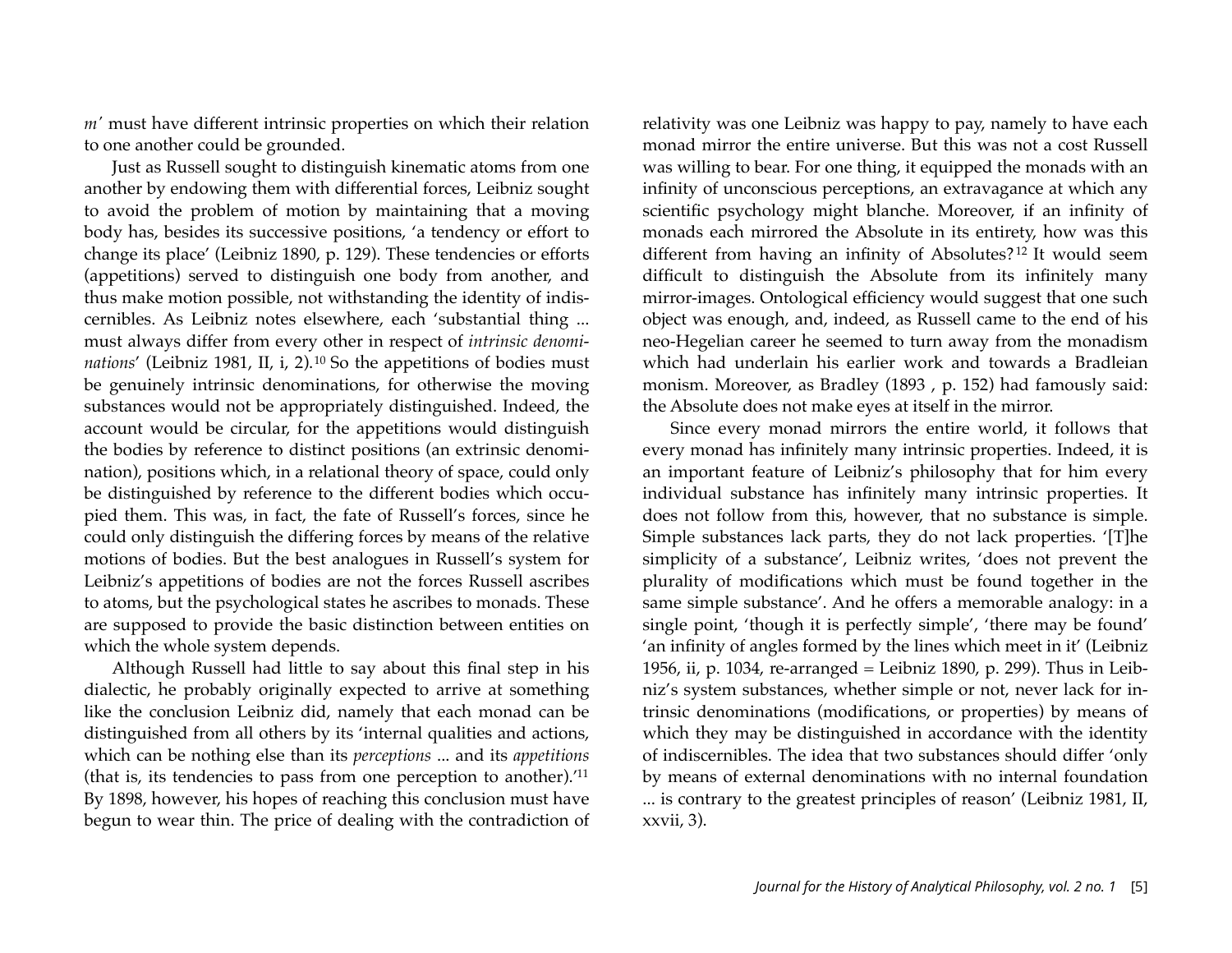But from this it does not follow that there are no items in Leibniz's system which are distinguished by their external denominations only. Like Russell, Leibniz acknowledges that places and times can only be distinguished by their external denominations: 'places and times are in themselves exactly alike' (Leibniz 1981, II, xxvii, 2). But this shows only that 'they are not substances or complete realities' (*ibid*.). The identity of indiscernibles applies only to substances, not to such abstract items as places and times. So it seems that Leibniz, unlike Russell, is well-able to defang the contradiction of relativity: in the case of substances, which have to be individuated by their intrinsic denominations, there is no problem because they are always provided with an abundantly rich set of them; in the case of abstract items which have a thinner set of intrinsic denominations, there is no problem either because they can be individuated by means of their external denominations.

Russell has no such easy way out because (i) in the case of concrete things (or substances), he is not prepared to countenance Leibniz's ontological and psychological extravagance and (ii) in the case of abstract objects, Russell holds that even they must be distinguished internally if they are to have relations to one another. It seems clear, therefore, that this very early reading of Leibniz in the summer of 1898 would have alerted Russell to the role that relations were playing in producing in his own philosophy a problem very similar to the one that Leibniz was able to overcome in his.

But another text which Russell read in the summer of 1898 brings him directly to the problem that concerned him. This is the passage which Russell frequently quotes from §47 of the 5th letter to Clarke. It is of 'capital importance' Russell says (Russell 1975, p. 13):

The ratio or proposition between two lines *L* and *M* may be conceived in three several ways; as a ratio of the greater *L* to the lesser *M*; as a ratio of the lesser *M* to the greater *L*; and lastly, as something abstracted from both, that is, as the ratio between *L* and *M*, without considering which is the antecedent, or which the consequent; which the subject and which the object.… In the first way of considering them, *L* the greater is the subject, in the second *M* the lesser is the subject of that accident which philosophers call relation or ratio. But which of them will be the subject, in the third way of considering them? It cannot be said that both of them, *L* and *M* together, are the subject of such an accident; for if so, we should have an accident in two subjects, with one leg in one, and the other in the other; which is contrary to the notion of accidents[.13](#page-9-3)

It is the third view of the relation between *L* and *M* that would naturally suggest itself to anyone who held that relations were external. But Leibniz flatly rules out this option as 'contrary to the notion of accidents'. It is plain that for Leibniz there are no polyadic accidents.

Leibniz is more explicit in other passages Russell notes but would have found only from his reading of Gerhardt. For example, in his letter of 21 April 1714 to Des Bosses, Leibniz first repeats the point that an accident cannot inhere in two substances, as if the opposite opinion were an obvious absurdity: 'I do not believe that you will admit an accident that is in two subjects at the same time'. He then continues:

My judgment about relations is that paternity in David is one thing, sonship in Solomon another, but that the relation common to both is a merely mental thing whose basis is the modifications of the individuals. (Leibniz 1875–90, ii, p. 486 = Leibniz 1956, ii, p. 992; Russell 1975, p. 206[\)14](#page-9-4)

Ignoring the main issue of whether relations are 'mere mental things', what is noteworthy here is the fact that Leibniz seeks to identify the intrinsic denominations on which the relation is based, namely paternity in David and sonship in Solomon. Evi-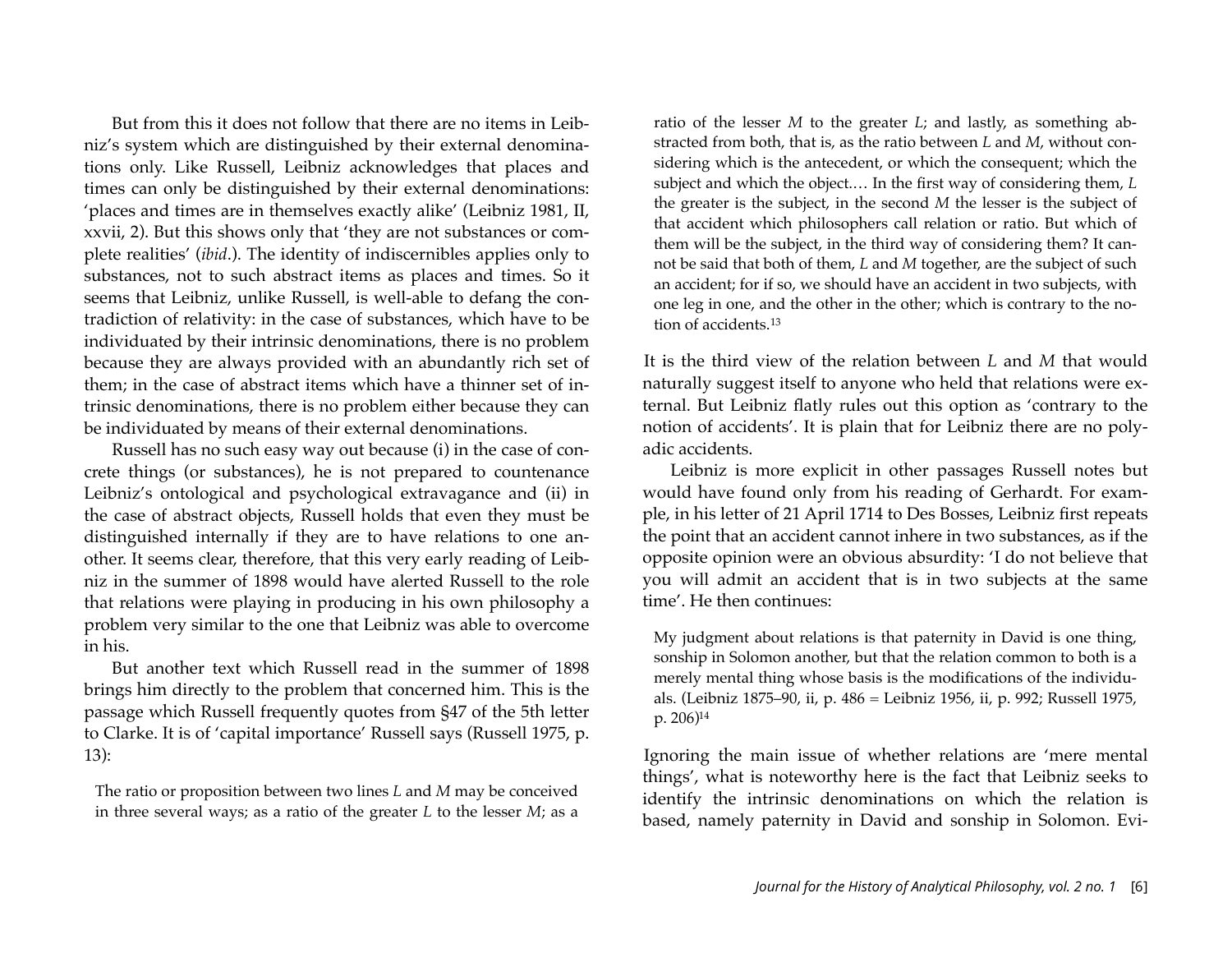dently, these have to be monadic accidents, which form part of the individual concept of David and Solomon respectively.

There can be no doubt, I think, (1) that Leibniz held the doctrine of internal relations; (2) that Russell was aware of this and held it to be of the highest importance; and (3) that Russell had access to at least some of the evidence for this (the frequently-cited letter to Clark) by the late summer of 1898.

It is equally important that, at no point in his discussion, does Leibniz give a general logical argument for the doctrine of internal relations. On two of the most important occasions on which he mentions it, he dismisses polyadic accidents as if they were an evident impossibility. His grounds for doing so come entirely from the authority of the scholastic tradition. Mugnai (1992) does a magnificent job tracing Leibniz's views on relations back through a host of philosophers in the scholastic tradition to the authority of Thomas Aquinas, who held that an accident 'never extends beyond the subject in which it inheres'.[15](#page-9-5) He shows that this view was especially widely held by philosophers in the sixteenth and seventeenth centuries and that Leibniz 'conformed ... to the traditional doctrine' (Mugnai 2012, §3). There is no reason to suppose that Russell, at the time he worked on Leibniz, knew much, if anything, about this tradition; and less to suppose that, had he done, he would have accorded it any respect.

Leibniz did not make a case for the doctrine which demanded a reply. But he did state the doctrine with admirable clarity, perhaps the first time that Russell had seen it so stated. And this was one of the cases, which are not infrequent in philosophy, when to state a widely held assumption clearly, even as an obvious truth, is to open it to criticism. Leibniz's various, complicated, and dubious efforts to show it could be maintained in the face of putative counter-evidence, served to show that not only was the doctrine an unsupported assumption, but that it was one that was difficult to defend, at least in its full generality. In this paper, I have made the case as strongly as possible for thinking that it was Russell's reading of Leibniz that led him to realize that the doctrine of internal relations was an assumption which was essential for the contradiction of relativity, but that it was an assumption that could relatively easily be dispensed with. It is impossible to know if this causal story is correct; for it is also possible that Russell came to this conclusion on his own and that his subsequent study of Leibniz did no more than show him that Leibniz provided no grounds for recanting. Nonetheless, Russell did acknowledge subsequently that he learnt from Leibniz the importance of the question of relations, and the dispensability of the doctrine of internal relations was certainly important enough for Russell to count as '*the* question of relations'. If this was what Russell learnt from Leibniz, it was a very important lesson indeed, with massive implications for Russell's subsequent philosophy. Ironically, however, it was not a lesson that Leibniz intended to teach[.16](#page-9-6)

> **Nicholas Griffin** Canada Research Chair in Philosophy McMaster University ngriffi[n@mcmaster.ca](mailto:ngriffin@mcmaster.ca)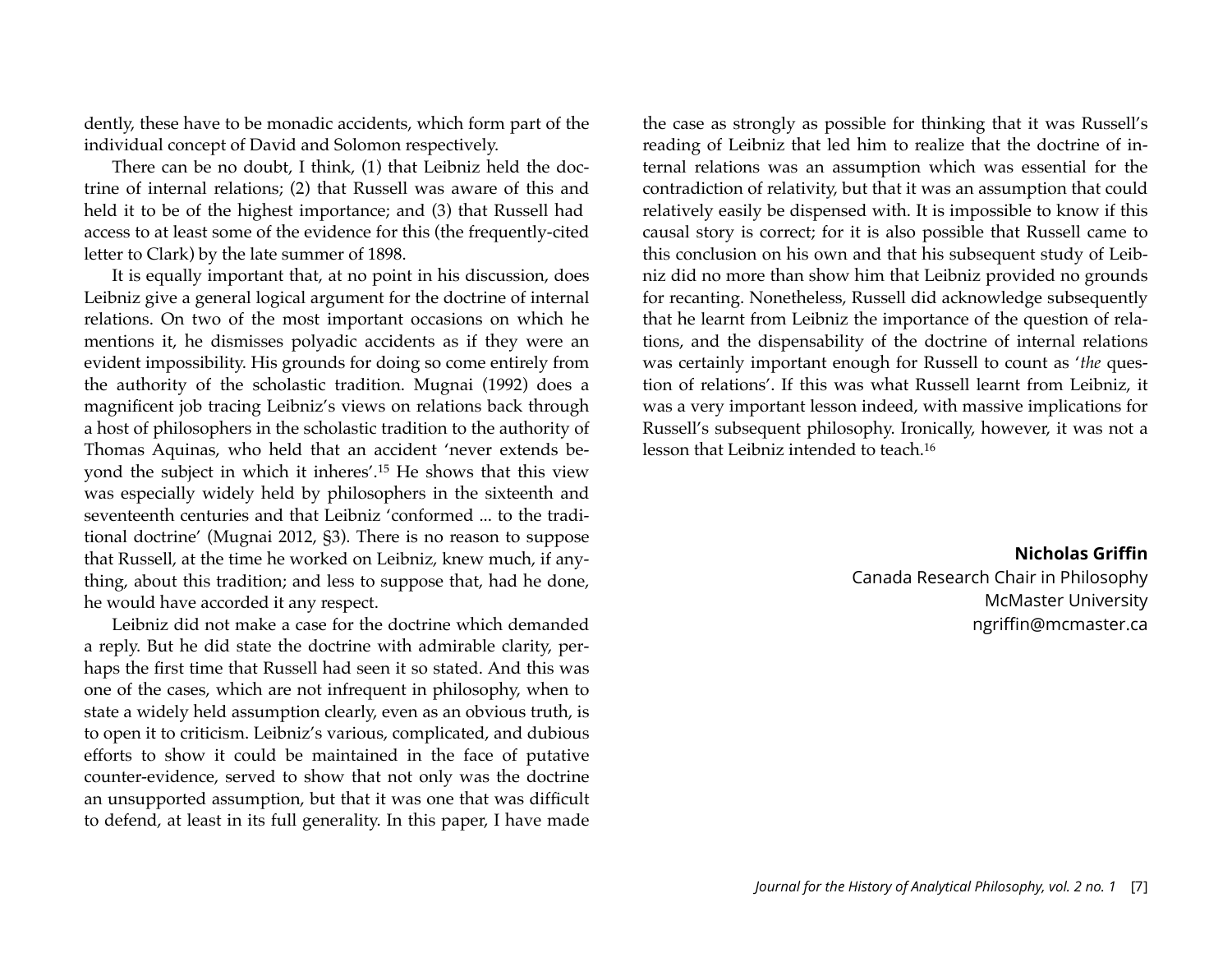#### **Notes**

<span id="page-8-0"></span>1 Awkwardly for modern commentators, Russell uses the term 'symmetrical' for relations we would call symmetrical and transitive; 'transitive' for those we would call transitive and asymmetrical; 'reciprocal' for those we would call symmetrical and nontransitive; and 'one-sided' for those which we would regard as neither symmetrical nor transitive.

<span id="page-8-1"></span>2 'It is argued that a relation must make a difference to the related terms, and that the difference must be marked by a predicate which the terms would not otherwise possess. This I deny.' (Russell 1989d, p. 143) On the same page, Russell says that his position is that 'all relations are external'. Interestingly, he expresses some uncertainty about the 'internal'/'external' terminology, which he ascribes to Bradley: 'I am not certain whether I understand what he means by this expression'. The statement quoted above is thus what Russell takes the doctrine of internal relations to mean. Later, in dispute with Joachim (one of its chief advocates), Russell described it as the view that every relation is grounded in the natures of its terms. (Russell 1968, p. 139)

<span id="page-8-2"></span>3 Compare Russell (1989a), pp. 225–6 with Russell (1993a, p. 93). The final argument appears, somewhat rephrased, in Russell (1964, p. 224).

<span id="page-8-3"></span>4 See Griffin (1991, Ch. 8) for further details.

<span id="page-8-4"></span>5 See, e.g, 'My Mental Development' (1944), Russell (1997, p. 11); 'Beliefs: Discarded and Retained' (1955), Russell (1997, p. 103).

<span id="page-8-5"></span>6 See also Griffin (2012, §7) (but written four years previously) where I consider the possibility in greater detail but, for reasons which will become clear, still failed to give it as much credibility as I now think it has.

<span id="page-8-6"></span>7 The other works do not. While he likely had his own copies of Latta, Duncan, and the *Nouveaux essais*, he seems not to have owned a copy of his other great source, Gerhardt's seven-volume *Mathematische Schriften*—he told Moore in June 1900 that he was using the copy from Trinity College Library.

<span id="page-8-7"></span>8 This is, in fact, Russell's first statement in print of the doctrine of internal relations.

<span id="page-8-8"></span>9 '[I]f there is no difference between any portion of matter and another portion equal and congruent to it (which the illustrious man [Sturm] must admit, since he has destroyed active forces or impetuses and all other qualities and modifications except for existence in this place and successively some future existence or other, all qualities and modifications having been removed), and, furthermore, if the state of this matter at one moment does not differ from its state at another moment except through the transposition of equal and congruent portions of matter which agree in everything, it obviously follows that, because of the perpetual substitution of indistinguishables, the state of the corporeal world can in no way be distinguished at different moments.' Here I follow Loemker's translation (Leibniz 1956, ii, p. 821), since Duncan's (p. 130) does not clearly express what is intended. Importantly, Leibniz goes on to argue that no purely 'extrinsic denomination' of the body (Leibniz 1890, p. 130), that is, no characterisation of it by means of its relations alone, could serve to distinguish it from another. The argument is from 'On Nature in Itself; or On the Force Residing in Created Things, and their Actions' (1698) (Leibniz 1875–90, iv, pp. 504–16). Cf also, 'Monadology' §§8–9 (Leibniz 1890, p. 309)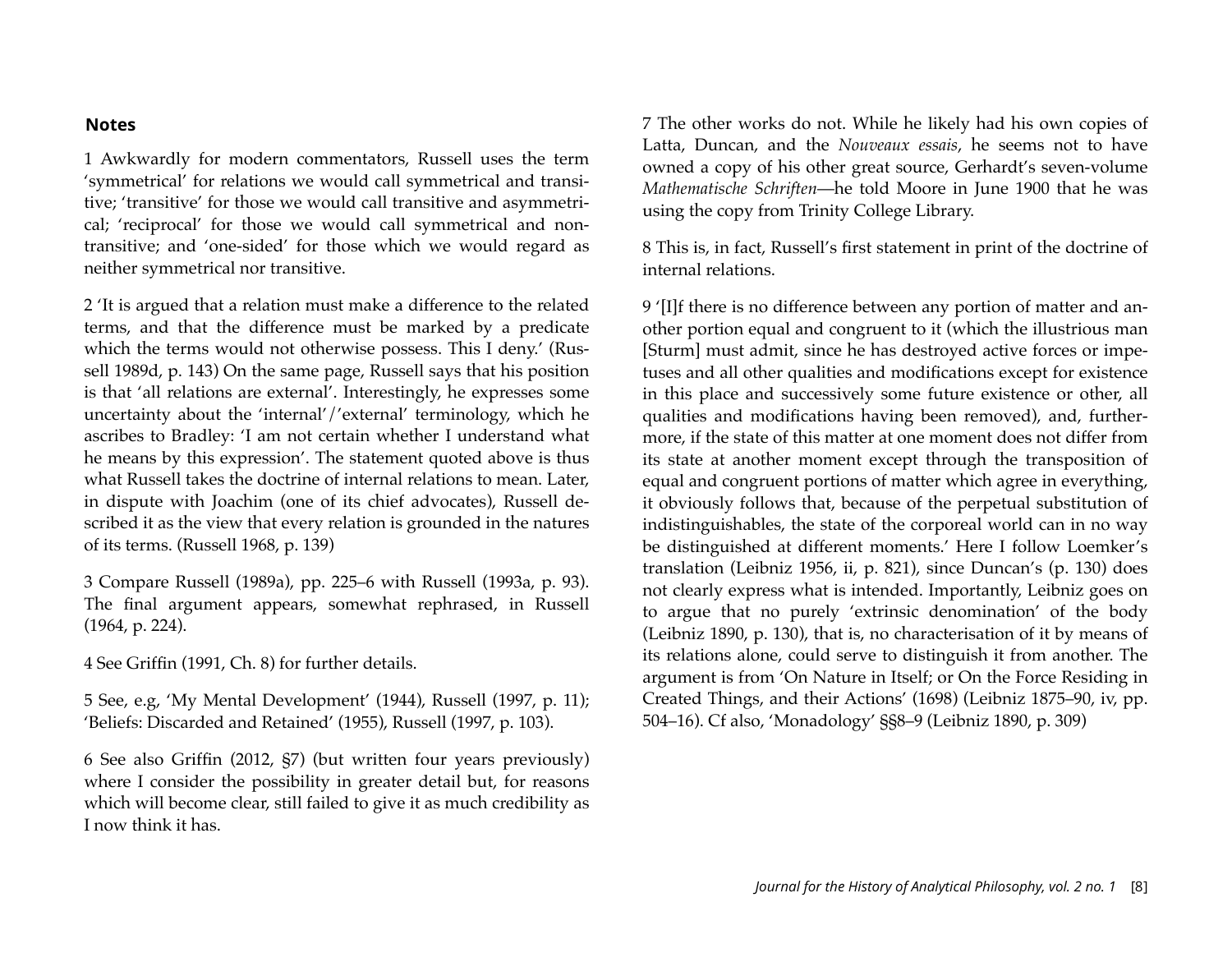<span id="page-9-0"></span>10 I follow Remnant and Bennett (and also Russell 1975 p. 219) in using 'denomination' here: Duncan has 'characteristic" (Leibniz 1890, p. 204) and Langley has 'connotation' (Leibniz 1896, p. 110). (Russell corrects Langley's translation.) The contrast, important for our purposes, between intrinsic and extrinsic denomination is between those characteristics of a thing which involve only the thing itself and those which relate it to another thing. Cf Remnant and Bennett's helpful note, Leibniz (1981, pp. xxxvi–xxxvii).

<span id="page-9-1"></span>11 'The Principles of Nature and Grace' (1714), Leibniz (1890, p. 299; Leibniz 1875–90, vi, pp. 598–606).

<span id="page-9-2"></span>12 Self-referential problems intrude here, for if each monad mirrors the entire Absolute exactly, then it must mirror the fact that it mirrors the Absolute, and also that it mirrors its mirroring of the Absolute, and so on.

<span id="page-9-3"></span>13 Leibniz (1875–90, vii, p. 401) = Leibniz (1956, ii, p. 1147) as quoted by Russell (1975, pp. 12–13). Russell quotes the passage again in Russell (1964, p. 222). The passage is to be found in Leibniz (1890, p. 359), so Russell would have read it in August 1898.

<span id="page-9-4"></span>14 There are many other passages, assembled by Mugnai (1992), in which Leibniz attempts to capture the content of relational propositions without having to admit polyadic accidents, often using completely different techniques. It is impossible to say which (or which group) of them, if any, constituted his final verdict on the topic. None of them seem in the slightest degree tenable in the face of Russell's devastating general argument about the irreducibility of asymmetrical relations in Russell (1964), pp. 221–6.

<span id="page-9-5"></span>15 *In quator Libros Sententiarum*, II, d. 27, q. 1, ar. 6, quoted in Mugnai (2012, § 2).

<span id="page-9-6"></span>16 I am grateful to Richard Arthur, Jolen Galaugher and an anonymous referee for helpful comments.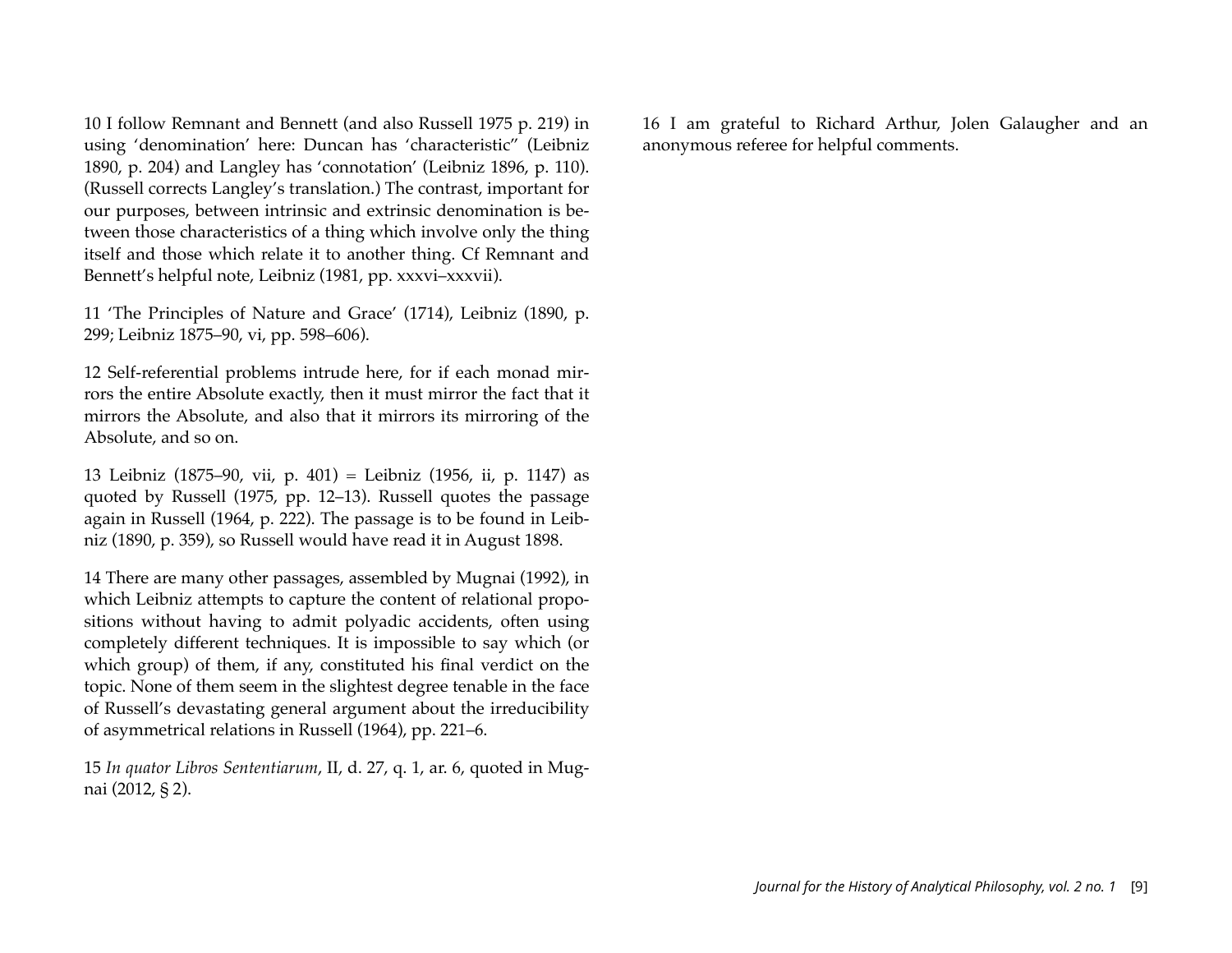#### **References**

- F. H. Bradley. *Appearance and Reality*. Oxford: Clarendon Press, 1968. Originally published 1893.
- Nicholas Griffin. *Russell's Idealist Apprenticeship.* Oxford: Clarendon Press, 1991.
- Nicholas Griffin. Russell and Leibniz on the Classification of Propositions. In Ralf Krömer and Yannick Chin-Drian, editors, *New Essays on Leibniz Reception.* Basel, Birkhäuser, pp. 85–127, 2012.
- G. W. Leibniz. *Die Philosophischen Schriften von Leibniz*, 7 Volumes. Edited by C.I. Gerhardt. Berlin, Weidman, 1875–90.
- G. W. Leibniz. *The Philosophical Works of Leibnitz*. Edited by G.M. Duncan. New Haven, Tuttle, Morehouse and Taylor, 1890.
- G. W. Leibniz. *New Essays Concerning Human Understanding*, Translated by A.G. Langley. London, Macmillan, 1896.
- G. W. Leibniz. *The Monadology and other Philosophical Writings*. Edited by R. Latta. Oxford: Oxford University Press, 1898.
- G. W. Leibniz. *Philosophical Papers and Letters*, 2 Volumes. Edited by L.E. Loemker. Chicago, University of Chicago Press, 1956.
- G. W. Leibniz. *New Essays Concerning Human Understanding*, Translated and Edited by Peter Remnant and Jonathan Bennett. Cambridge, Cambridge University Press, 1981.
- Massimo Mugnai. *Leibniz' Theory of Relations*. Stuttgart: Steiner, 1992.
- Massimo Mugnai. Leibniz's Ontology of Relations: A Last Word?. In *Oxford Studies in Early Modern Philosophy*, Volume IV. Edited by Daniel Garber and Donald Rutherford. Oxford, Oxford University Press, 2012.
- Walter H. O'Briant. Russell on Leibniz. *Studia Leibniziana*, 11: 159–222, 1979.
- B. Russell. *An Essay on the Foundations of Geometry*. New York, Dover, 1956.
- B. Russell. *My Philosophical Development*. London, Allen and Unwin, 1959.
- B. Russell. *The Principles of Mathematics.* London: Allen and Unwin, 1964.
- B. Russell. The Monistic Theory of Truth. In *Philosophical Essays* New York, Simon and Schuster, pages 131–46, 1968.
- B. Russell. *A Critical Exposition of the Philosophy of Leibniz*. London, Allen and Unwin, 1975.
- B. Russell, *The Collected Papers of Bertrand Russell, vol. 1, Cambridge Essays*, 1888–99, edited by Kenneth Blackwell, et al. London, Allen and Unwin, 1983.
- B. Russell. *The Collected Papers of Bertrand Russell, vol. 2, Philosophical Papers, 1896–99*, edited by Nicholas Griffin and Albert C. Lewis. London, Routledge, 1989a.
- B. Russell. On the Relations of Number and Quantity (1897). In Russell [1989a], pages 70–82, 1989b.
- B. Russell. An Analysis of Mathematical Reasoning (1898). In Russell [1989a], pages 163–241, 1989c.
- B. Russell. The Classification of Relations (1899), in Russell [1989a], pages 138–46, 1989d.
- B. Russell. The Fundamental Ideas and Axioms of Mathematics (1899). In Russell [1989a], pages 265–305, 1989e.
- B. Russell. *The Collected Papers of Bertrand Russell, vol. 3, Towards "The Principles of Mathematics", 1900–02*, edited by Gregory H. Moore. London, Routledge, 1993a.
- B. Russell. The Principles of Mathematics, 1899–1900 Draft. In Russell [1993a], pages 13–180, 1993b.